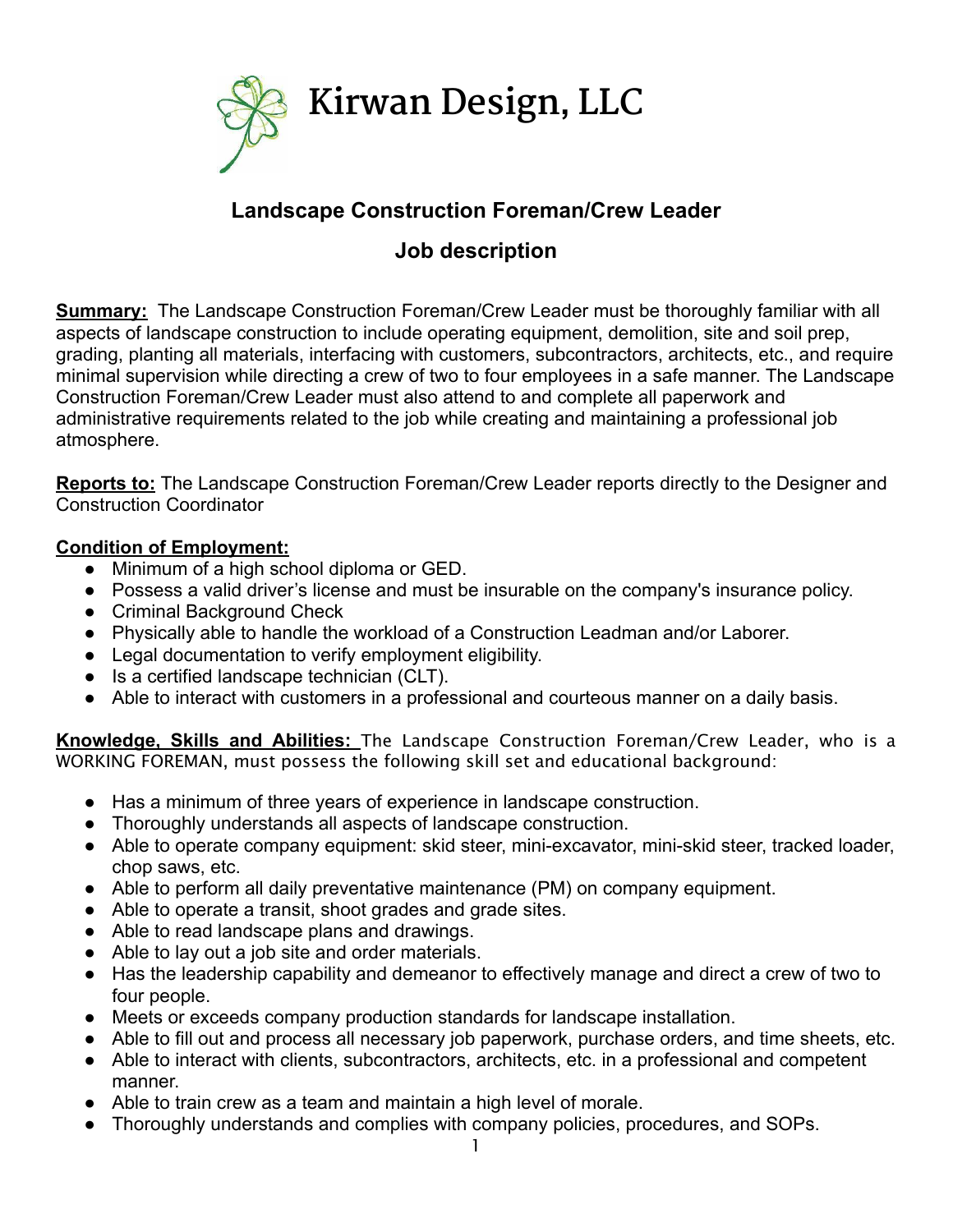- Able to work with minimal supervision from Landscape Supervisor but knows when to ask for assistance.
- Continuing education requirement: minimum of 10 hours per year.
- Must have the ability to work independently and as part of a team.
- Ability to deal with a variety of personality types, individuals, and work situations.
- Must adhere to a strict confidentiality policy.
- Ability to present ideas clearly, follows written and verbal instructions, and the ability to communicate effectively verbally and in writing.
- Ability to problem solve and make educated decisions.
- Ability to prepare reports and work accurately with figures.
- Must have excellent time management, organization and leadership skills.
- Must possess attention to detail, strong decision-making and a results-driven approach to tasks assigned.

### **Duties and Responsibilities**

- Ensures that jobs are kept on schedule and on budget.
- Ensures that all safety procedures are followed and reports any unsafe conditions to supervisors.
- Ensures all workers' compensation insurance claims are properly documented and reported immediately.
- Ensures all accidents are properly documented and reported immediately.
- Looks for extras and converts them into change orders when appropriate.
- Ensures all change orders are processed correctly.
- Interfaces with subcontractors to ensure timely and accurate completion of their phase of projects.
- Interfaces with suppliers to ensure timely and accurate delivery of job materials.
- Ensures that company production standards are met.
- Maintains a clean crew truck at all times.
- Ensures that job cost reports are properly analyzed.

### **Physical Capabilities:**

- Work is primarily performed outdoors on a job site. Hand-eye coordination is necessary to operate tools and equipment. Some indoor work is required.
- Employee must be physically able to handle work load and have a full range of mobility in upper and lower body.
- Must be able to lift 80lbs without assistance.
- While performing duties of the job, the employee is frequently required to stand, kneel, crouch, and talk or hear. The employee is required to walk; use hands to finger, handle, feel or operate objects, tools or controls; and reach with hands and arms.
- Specific vision abilities required by this job include close vision and the ability to adjust focus.
- Requires travel out of town to worksites sometimes overnight.
- Must be able to operate equipment safely.
- Must be able to work in some harsh environments such as extreme heat and cold.
- Ability to work in an occasionally stressful work environment.

The duties listed above are intended only as illustrations of the various types of work that may be performed and, furthermore, include all duties as assigned by the supervisor. The omission of specific statements of duties does not exclude them from the position if the work is similar, related or a logical assignment to the position.